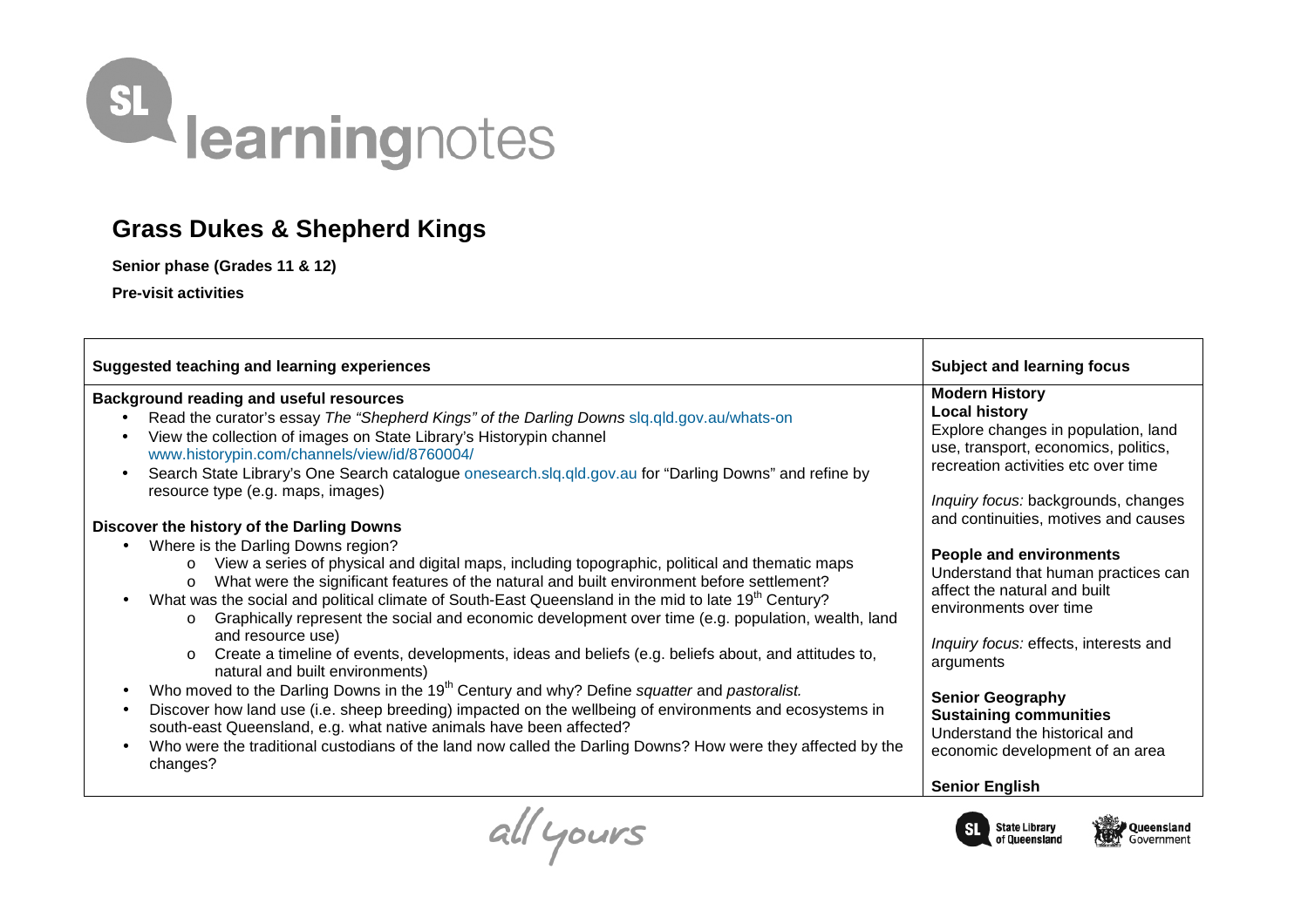

| Develop your inquiry topic                                                                                                                                                                                                                                                                                                                                                                                               | Engage with a range of texts to  |
|--------------------------------------------------------------------------------------------------------------------------------------------------------------------------------------------------------------------------------------------------------------------------------------------------------------------------------------------------------------------------------------------------------------------------|----------------------------------|
| Using the sample inquiry questions in the "During visit activities" as a guide, develop your inquiry topic and key                                                                                                                                                                                                                                                                                                       | encourage student development as |
| question before visiting the exhibition.                                                                                                                                                                                                                                                                                                                                                                                 | language learners and users      |
| <b>Extension activities</b><br>Read, listen to, or watch On Our Selection (1899) by Queensland author Steele Rudd. Find and request the resources<br>at State Library onesearch.slq.qld.gov.au, and download or view online www.gutenberg.org/ebooks/3677#download<br>Watch Australia's first films, including original footage of Harvesting in the Darling Downs and Dipping Sheep near<br>Toowoomba www.bit.ly/PTl8CE |                                  |

## **During visit activities**

| Suggested teaching and learning experiences                                                                                                                                                                                                                                 | <b>Subject and learning focus</b>                                   |
|-----------------------------------------------------------------------------------------------------------------------------------------------------------------------------------------------------------------------------------------------------------------------------|---------------------------------------------------------------------|
| Philip Bacon Heritage Gallery, level 4                                                                                                                                                                                                                                      | <b>Modern History</b>                                               |
| Please note that photography is not permitted in the gallery. Sketchbooks, notepads, tablets and pencils are welcome.                                                                                                                                                       | The history of everyday life<br>Understand the way people, in       |
| a. Complete the following activities.                                                                                                                                                                                                                                       | different societies and over time,                                  |
| b. Comment on your visit via the visitors' book or post-visit email.                                                                                                                                                                                                        | have experienced their daily lives                                  |
| Take your time exploring the primary resources in Grass Dukes & Shepherd Kings. Use these points as a guide to<br>answer your key / inquiry questions.<br>Use the maps to describe how the topography and political and property boundaries changed over time.<br>$\bullet$ | Inquiry focus: effects, interests and<br>arguments                  |
| In what ways were people's daily lives affected by ideas and beliefs prevalent at the time?<br>$\bullet$                                                                                                                                                                    | <b>Senior Geography</b>                                             |
| What can you discover about people's daily lives from the artworks and images? Consider their clothing,<br>$\bullet$                                                                                                                                                        | <b>Sustaining communities</b><br>Explore the issues and patterns of |
| houses, furniture, gardens, and leisure activities.<br>Why did the pastoralists develop this particular lifestyle?<br>$\bullet$                                                                                                                                             | sustainability and resilience within a                              |
| What advantage did the pastoralists have in developing more comfortable daily lives?<br>$\bullet$                                                                                                                                                                           | community                                                           |
| What social, economic, political and physical changes occurred in this community over time and how did that<br>affect the sustainability of the community?                                                                                                                  | <b>Senior English</b>                                               |
| Explore the garden styles of the time. How did the pastoralists' land use affect the natural environment?                                                                                                                                                                   | Literacy: appreciate and evaluate                                   |
|                                                                                                                                                                                                                                                                             |                                                                     |

all yours



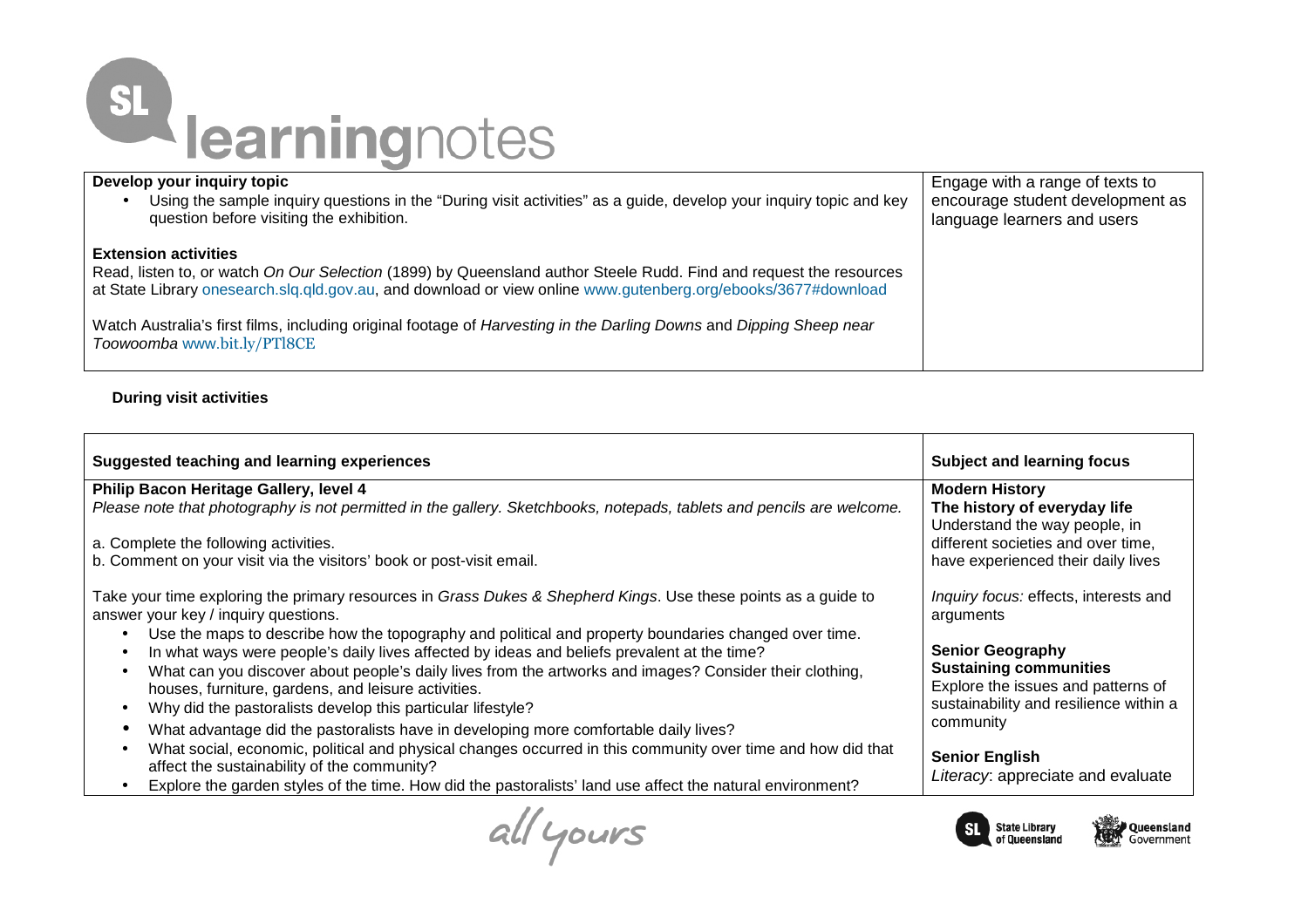## SL learningnotes

| <b>Extension activity</b>                                                                                                | text structures, ideas, language |
|--------------------------------------------------------------------------------------------------------------------------|----------------------------------|
| Relax, eat and discuss your exhibition experience outside in the Talking Circle (level 1). Begin your discussion with an | features and the social and      |
| acknowledgement / Welcome to Country. (South Bank was originally a meeting place for the traditional landowners, the     | personal uses of language and    |
| Turrbal and Yuggera people.) communities.govnet.qld.gov.au/oatsip/documents/welcome-to-country.pdf                       | texts                            |

## **Post-visit activities**

| Suggested teaching and learning experiences                                                                                                                                                                                                                                                                                                           | <b>Subject and learning focus</b>                                |
|-------------------------------------------------------------------------------------------------------------------------------------------------------------------------------------------------------------------------------------------------------------------------------------------------------------------------------------------------------|------------------------------------------------------------------|
| A day in the life of                                                                                                                                                                                                                                                                                                                                  | <b>Modern History</b>                                            |
| Present, perform or publish the daily life of a "Grass Duke" or "Shepherd King" in 19 <sup>th</sup> century pastoral<br>$\bullet$<br>Queensland.                                                                                                                                                                                                      | Inquiry focus: reflections and<br>responses                      |
| Write a biography, diary entry, or newspaper article<br>Write and perform a poem or play<br>$\circ$                                                                                                                                                                                                                                                   | <b>Senior English</b>                                            |
| Create, film and/or perform a documentary or game show, e.g. This is Your Life<br>$\circ$                                                                                                                                                                                                                                                             | Create and evaluate perspectives                                 |
| Has this exhibition indicated that there has been progress over time in the way people have lived their ordinary<br>$\bullet$<br>lives?                                                                                                                                                                                                               | and representations of concepts,<br>identities, times and places |
| Design a resilient and sustainable community                                                                                                                                                                                                                                                                                                          |                                                                  |
| Evaluate the data you've collected on the rise and decline of the "Grass Dukes & Shepherd Kings" pastoral<br>$\bullet$<br>community. Considering the factors that caused the changes, design a resilient and sustainable community for<br>the Darling Downs region. "Design thinking" lessons and videos are available online www.designonline.org.au |                                                                  |
| <b>Extension activities</b>                                                                                                                                                                                                                                                                                                                           |                                                                  |
| Organise a trip to Glengallan Homestead and Heritage Centre; one of the few remaining examples of a substantial 19th<br>century country house in Queensland. www.glengallan.org.au Group admission is \$3 per child and \$8 per adult.                                                                                                                |                                                                  |
| Host an historical "Pastoral Queensland" social event. Use your prior research and visit to the exhibition to inform every<br>aspect of the event: clothing, furniture, recipes, music, leisure activities, entertainment, etc.                                                                                                                       |                                                                  |

all yours